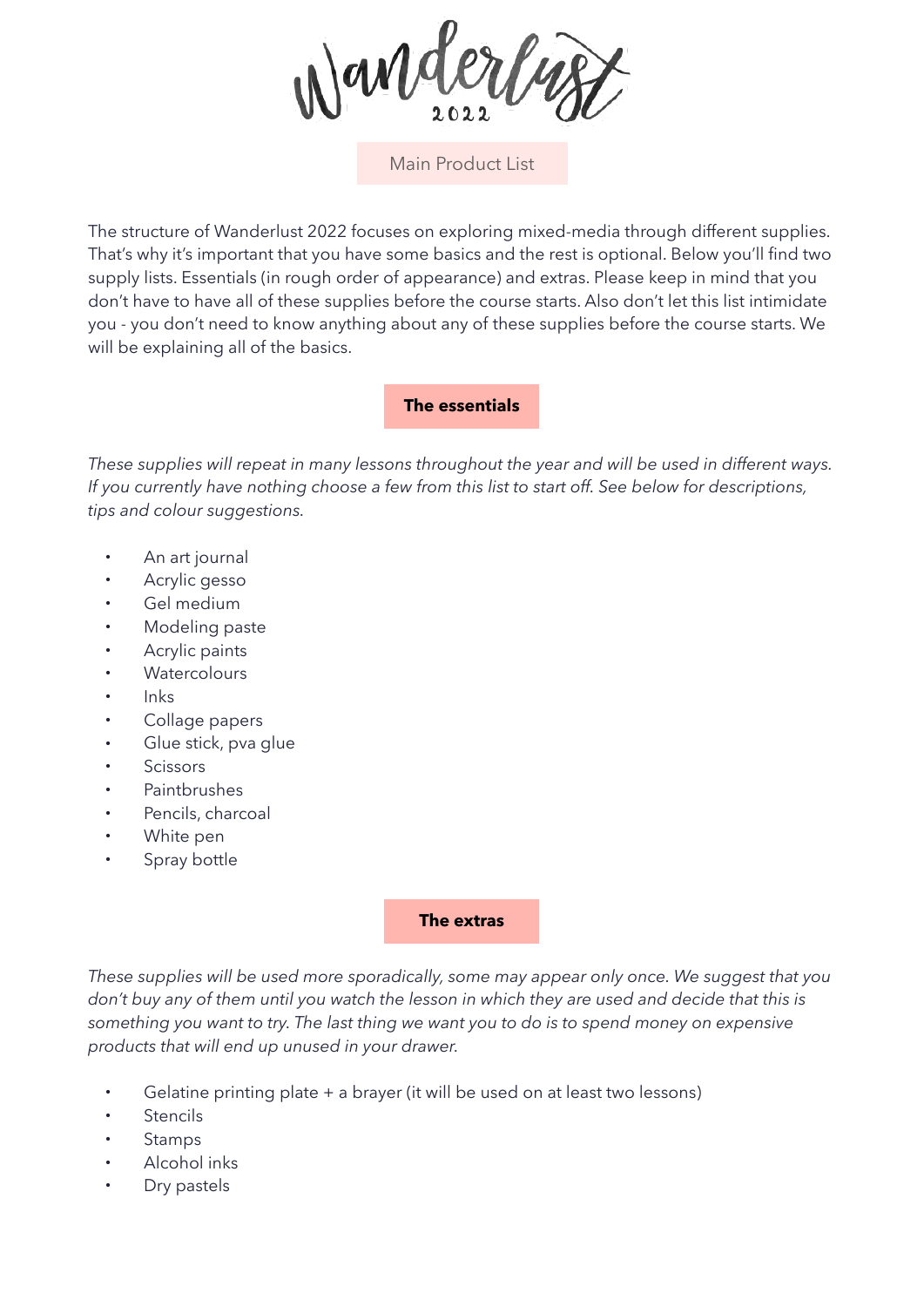• Needle and thread

Please remember you don't have to buy all of these supplies. Give yourself time to learn about products, watch the Wanderlust videos and then choose what you want to try. Though remember that Wanderlust is about trying new things so if there is something you were always afraid to use, now it's the right time!

Additionally, each Teacher will have their own product list that will be published in the classroom about a month before the lesson goes live. Even though we ask our Teachers to keep the products simple, it may happen that it will include something that wasn't mention on the following product list.

*The article below isn't sponsored by any brand and all recommendations are based on our subjective opinions and experience.*



**An art journal** - prepare a journal that you are going to work in. You will need at least one to last you through the year. We will create at least 50 artworks so make sure it has enough space for that if each takes two pages. As you'll approach the second half of the course you may notice that your book is feeling full even if there are still some blank pages. It may be a good idea to then get yourself another art journal to fill in. But start with just one.

The paper - make sure the paper is matte and thick enough (I recommend at least 190g/m2). My favourites are Dylusions Creative Journal in all sizes and Strathmore Mixed Media Visual Journal in 9" x 12" size and Fabriano.

The binding - choose a book that you like and feels nice. Wire bound or stitched will all work fine.

I also keep a sketchbook for ideas and quick drawings - a Hand Book Journal (Large Landscape size). But anything that's small and easy to grab will be good.

**Acrylic gesso** - white is the most important but I'm sure you will also find a clear and a black one very useful. Try to choose better quality gesso as it won't turn yellow over time and will provide you with a better surface to work on. My favourites are Liquitex, Golden, Daler Rowney for white and black gesso. They are all similar in texture. If you want to get clear gesso, it would be better to choose one with smooth or medium smooth finish. (for instance Liquitex is quite coarse, my favourite clear ones are Holbein Medium and Prima Marketing Clear Gesso by Finnabair). Choosing a smoother finish will allow you to use your gesso in a bigger variety of projects.

**Gel medium** - if you don't have any choose a soft one (thinner) at the beginning. It works perfect as an adhesive and a medium for transfer techniques. I'm using mostly Soft Gel from Golden, but any other brand will also work just as well. Matte / Gloss

**Modeling paste** - we're talking about the regular kind, not "crackle paste" or "bead paste" etc. So any make that says "modeling" or "molding" paste on the jar or a tube will be good. If it says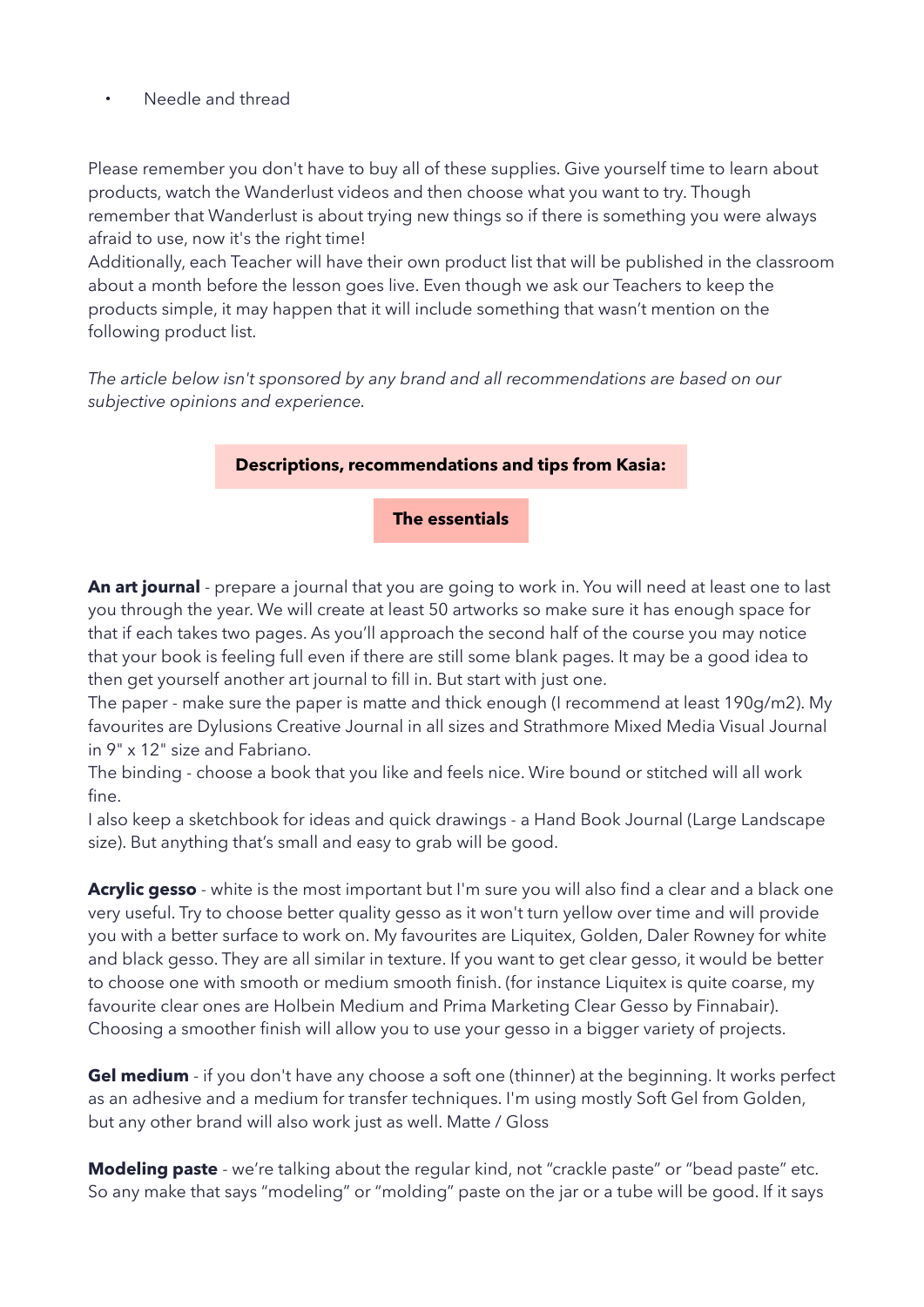"light" on it then that's also good - it will dry quicker and feel lighter in your art journal. Some of my favourite modeling pastes are from Liquitex, Pebeo, Golden & Prima.

**Acrylic paints** - there are two kinds that lots of teachers will use: heavy body (thick) and fluid (thin, liquid almost). We will be exploring both artist quality (so brands such as Golden or Liquitex) and craft quality (Dina Wakley Media, Fresco Finish etc). Now this may sound like a lot, but please remember you don't need many colours to get started. We would always recommend getting a smaller basic colour palette of acrylics rather than tons of tubes that may get wasted. So try not to go for a ready made set of several colours but choose single smaller tubes of colour that you really like. At the end of the day this is about the fun of painting and so I would love you to use colours that bring you joy. If you're starting with nothing then have a good look online or at your local art shop and choose two or three colours of each kind - heavy body, fluid and craft. And then also add heavy body white, black and one of the earthy, burnt colours (burnt umber, burnt sienna or similar). This will already give you a massive choice of colours and options and will allow you to do most of the lessons. As the course goes on you'll learn more about colours and kinds of paint you truly enjoy. Remember, you can always treat yourself to another colour later on but you can't take a tube back to the shop after it's sat unopened in your drawer for months.

Watercolours - I do a lot of mixed-media but I mostly get by with just five tubes of watercolour paint. This is because I chose the colours I truly love and use over and over again. And I also decided to go for a high quality brand - Daniel Smith which has an amazing, almost translucent finish. With products such as craft acrylics, gel medium or modeling paste you can definitely go for a cheaper option, but with watercolours it's worth getting the best you can afford. You can go for tubes or pans. Tubes have more intense colours, pans are usually a little cheaper and more portable. Choose three or four colours that you love and this will do nicely for the year. Have a look at some of these: Daniel Smith watercolour tubes, Golden Watercolours, Pan palettes - I recommend these half pans: Sennelier l'Aquarelle Watercolour Half Pan S1 - Green Earth, Winsor & Newton Payne's Grey Half Pan

Inks - there are two kinds you'll need - an ink pad for stamping (permanent, black will be most versatile, I like Stazon and Archival) and liquid ink in two or three colours. For liquid ink you could choose between pigment based acrylic inks (for instance Liquitex) or dye based Ecolines or Bombay. If you haven't got any, then get yourself just one colour of liquid ink to see how it feels. You'll be able to mix it with your acrylics, watercolours and gessoes and just one colour will provide you with lots of fun.

**Collage papers** - no need to buy anything, but start collecting random leaflets, cut outs from magazines, postcards, labels, old book pages, pretty illustrations, old envelopes, old cards. notebook paper, tissues (even the kind that new shoes are wrapped in). If you're starting with nothing ask around, for instance on your local FB group, if anyone has any magazines or postcards that they want to get rid of.

**Glue stick and PVA glue** - glue stick is a must, PVA glue (the white, liquid kind that kids use at school) is optional as you could use your gel medium instead. But I like to have a bottle of PVA anyway because it's much cheaper than gel medium.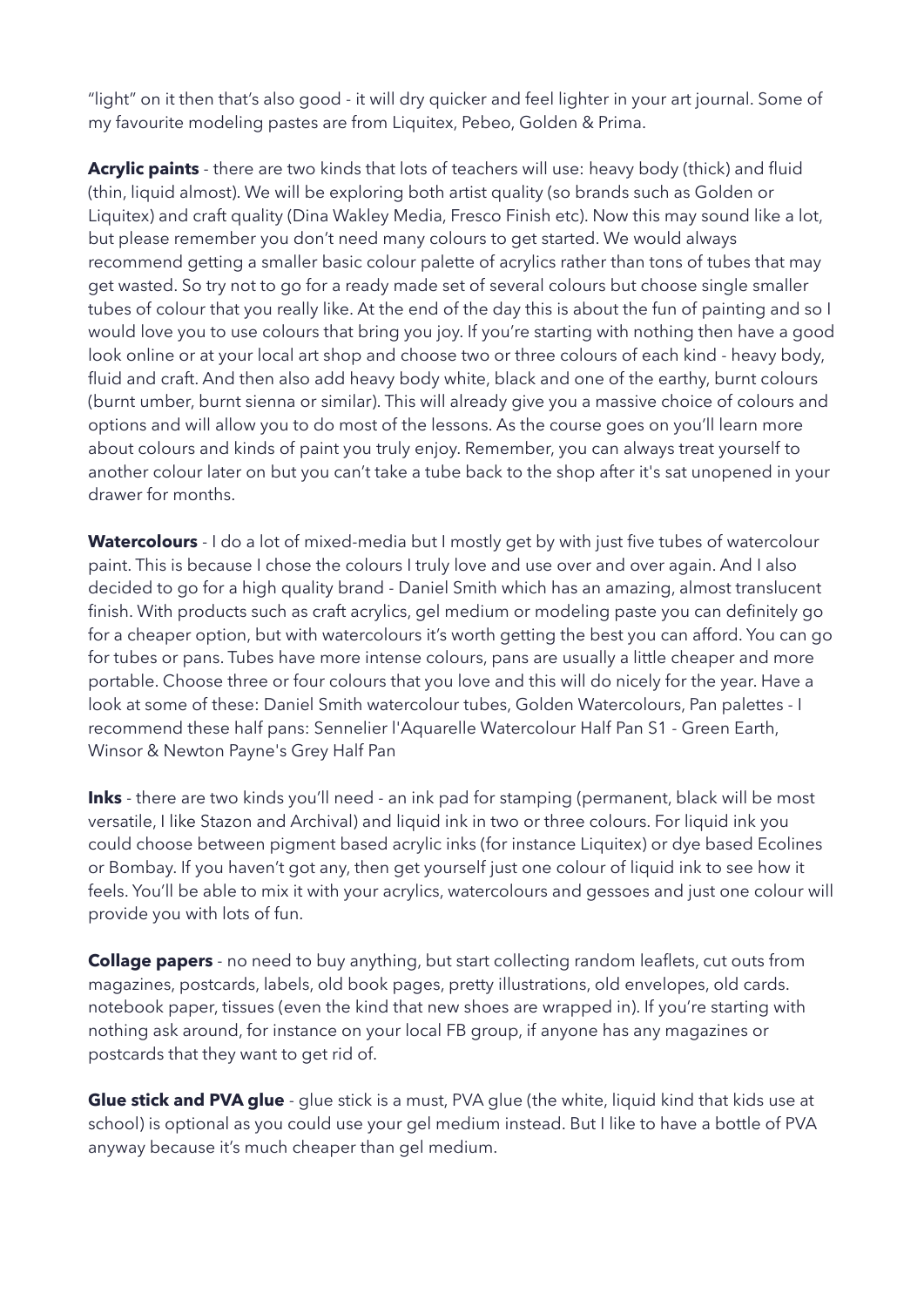**Paintbrushes** - if possible try to invest in better quality brushes. Their bristles won't change and fall off. Buy the best you can afford, you won't regret that.

A perfect starting kit would be: one round big nylon brush (my favourites are Pro Arte Polar 14 and Kozlowski 18), at least two flat soft synthetic brushes in different sizes (e.g. Ranger Artist Brushes, Gold Line Crea-time), one bigger hog-style paint brush with stiff bristles for heavy body acrylics (Pro Arte Studio Hog 12, Dina Wakley paint brush 1"). I also always have one inexpensive bigger brush for my glue and gel medium. If I accidentally forget about washing it and the glue dries then I don't have to worry that I wasted my best, expensive brush.

**Pencils and charcoal** - your tools for sketching and making quick notes. Any pencil will do and definitely get some willow (stick) charcoal as it will be lovely to use with other mediums and is very inexpensive. You can also get charcoal pencils which are lots of fun too.

**White pen** - you'll love adding highlights or marks with white pen as your top layer. You could choose a Posca or Molotow acrylic pen (go for a finer tip if you only want to buy one) or for a white Gelli Roll, which will give you a more subtle result.

**Spray bottle** - a little bottle with a fine nozzle will be very useful to spray water on your waterbased mediums. You don't need to buy one, check out your cupboards, you may already have something that can be reused (think window cleaning products, hair products - just wash it and fill it with water).

## **The extras**

**Gelatine printing plate and a brayer** - there are various brands, but if you decide to buy go for a medium size gelli plate and a brayer that's slightly smaller than the width of your plate.

**Stencils** - there are lots of brands that do some amazing stencils. For our course I would recommend getting a background stencil (a pattern that can be repeated) rather than an object kind of stencil (like a guitar, or a face). A background stencil will give you more options and you'll be able to use it over and over again. Here are some of my favourite designs: Crafters Workshop 6x6 Mixed Media Stencils set of 4, Crafters Workshop 6x6 Microbial Stencil, Crafters Workshop Corn Cob Etching, Crafters Workshop 6x6 Sea Bubbles.

**Stamps** - same as with stencils, go for patterns. One of my big favourites is Viva LasVegaStamp they have a massive choice and are pretty inexpensive. You can purchase stamps that are mounted on a piece of foam or wood (they are ready to use and you'll get best, most precise result), but my personal favourite are unmounted stamps (simply a piece of rubber), which you can either mount yourself or like me, use as it is. I like a little bit of randomness in my mixedmedia so the result that I get from using unmounted stamps is exactly what I crave.

**Alcohol inks and spray inks** - we'll have a lesson in which these will be used, but since these supplies won't repeat very much it's worth watching first and then seeing how you like the result that they give. Alcohol inks are made by Ranger and come in a massive colour palette and give an effect that's hard to achieve with anything else. For spray inks we'll be using Dylusions, but there are other brands out there so definitely wait and see.